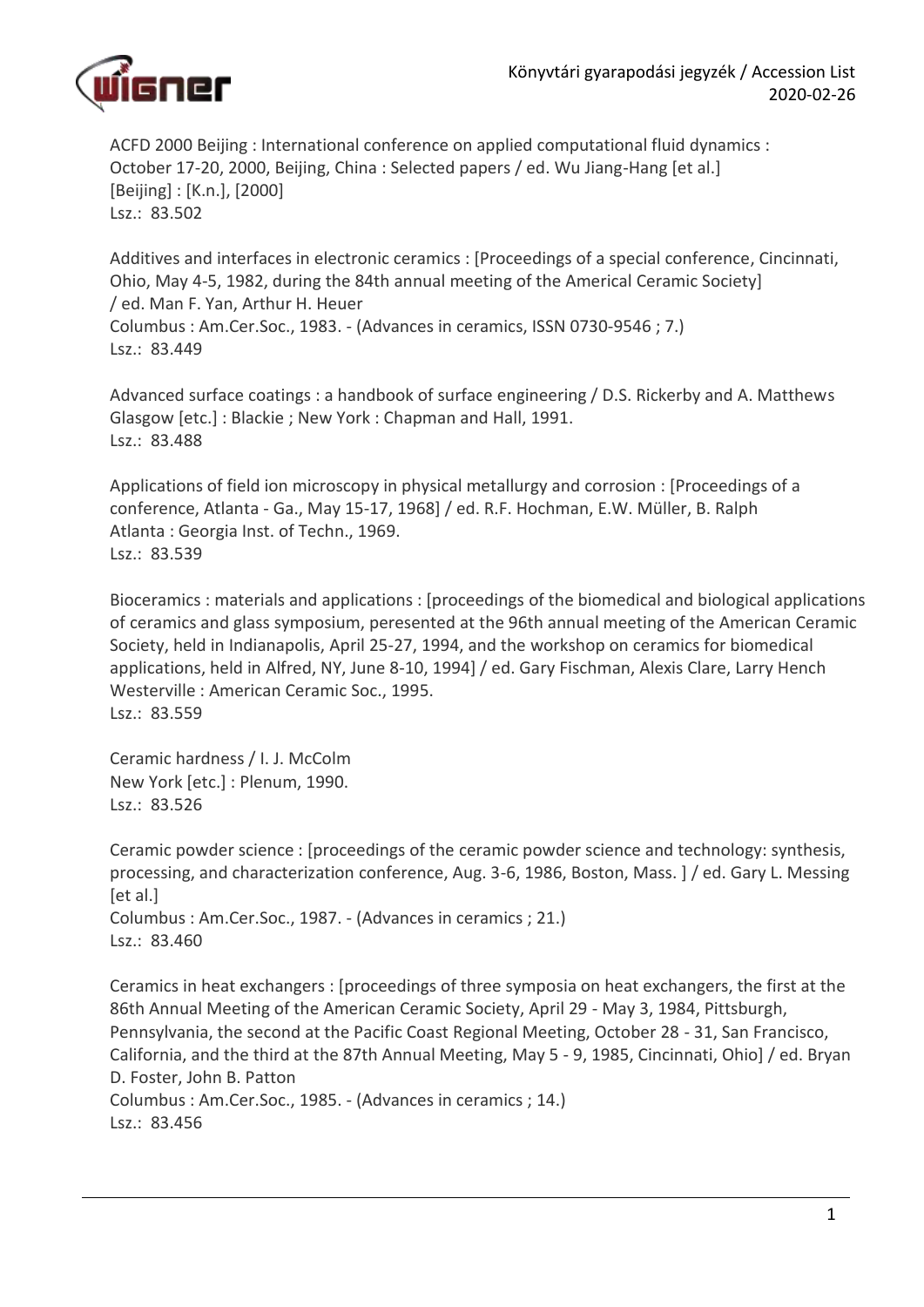

Character of grain boundaries : [proceedings of a special conference held ... Cincinnati, May 4-5, 1982, during the 84th annual meeting of the American Ceramic Society] / ed. Man F. Yan, Arthur H. Heuer Columbus : Am.Cer.Soc., 1983. - (Advances in ceramics, ISSN 0730-9546 ; 6.) Lsz.: 83.448

Characterization of polymers in the solid state. I. Pt.A-B, NMR and other spectroscopic methods ; Mechanical methods / ed. H.H. Kausch, H.G. Zachmann Berlin [etc.] : Springer, [1985]. - (Advances in polymer science ; 66.) Lsz.: 83.492

Chemical engineering : [SI units] / J.M. Coulson, J.F. Richardson Oxford [etc.] : Pergamon 1. vol., Fluid flow, heat transfer and mass transfer 2. vol., Unit operations 3. vol., Chemical reactor design, biochemical reactor engineering including computational techniques and control / eds. J. F. Richardson and D. G. Peacock 5/2. vol., Solutions to the problems in chemical engineering / J.R. Backhurst, J.H. Harker 6. vol., An introduction to chemical engineering design / R.K. Sinnott Lsz.: 29.069 ; 83.389 ; 83.390 ; 83.468 ; 83.469

The design and analysis of industrial experiments / ed. Owen L. Davies London [etc.] : Oliver and Boyd, 1954. Lsz.: 83.443

Developments in materials characterization technologies : symposium held 23 and 24 July 1995, during the 28th Annual Technical Meeting of the International Metallographic Society, Albuquerque, New Mexico, USA / ed. George F. Vander Voort [et al.] Metals Park : ASM Int., 1996. Lsz.: 83.561

Developments in solvent extraction / ed. S. Alegret ; transl. ed. Mary R. Masson Chichester [etc.] : Horwood, 1988. - (Ellis Horwood series in analytical chemistry) Lsz.: 83.489

Differential thermal analysis : theory and practice / W.J. Smothers and Yao Chiang New York : Chemical Publ., 1958. Lsz.: 83.481

Elektrische Messung mechanischer Grössen / von Paul M. Pflier. - 4., neubearb. Aufl. Berlin [etc.] : Springer, 1956. Lsz.: 83.500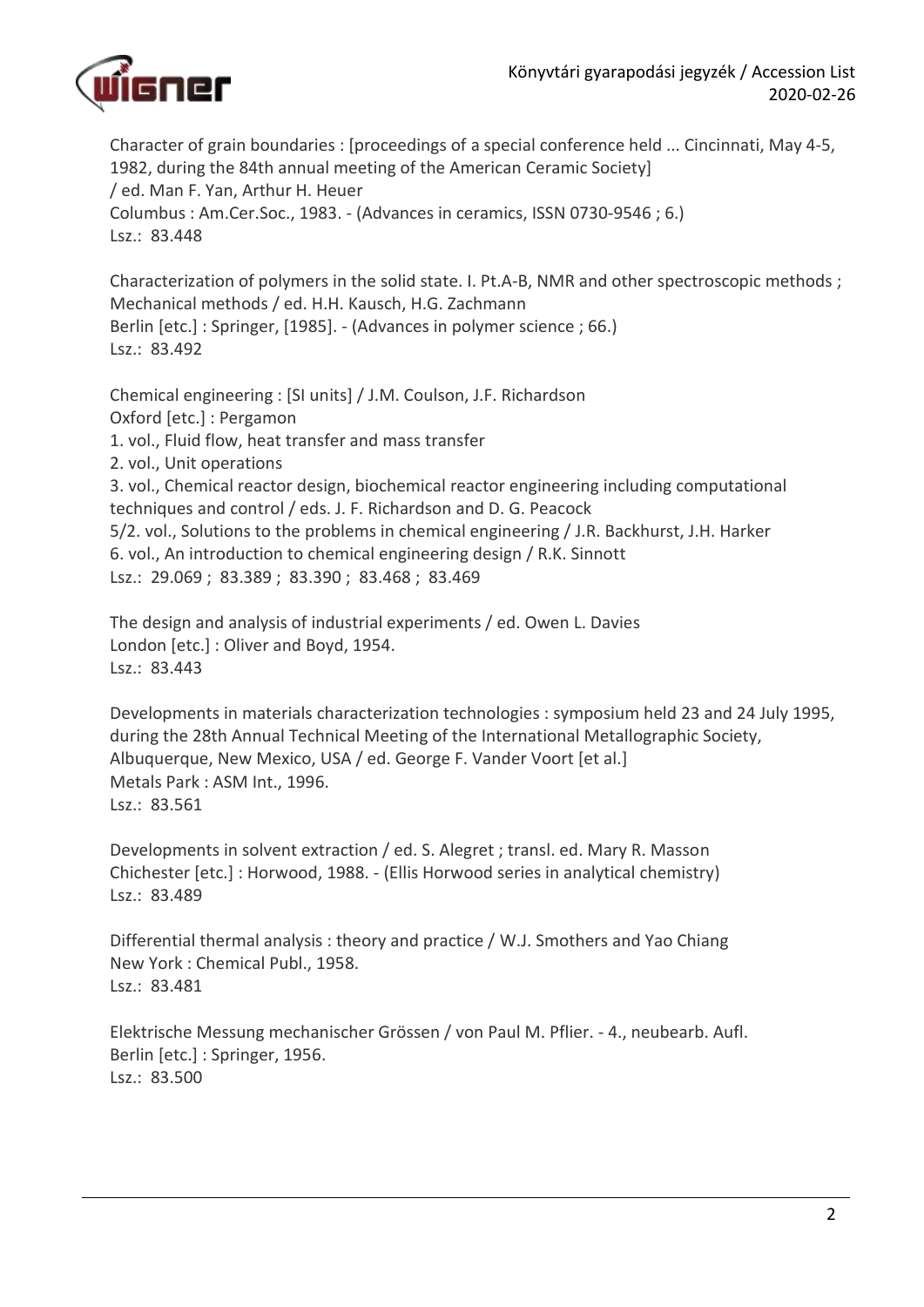

Fabrication and properties of lithium ceramics II : [proceedings of the 2nd International symposium on the fabrication and properties of lithium ceramics, held at the 91st Annual meeting of the American Ceramic Society in Indianapolis, IN, April 23-27, 1989] / ed. Glenn W. Hollenberg, Ian J. Hastings Columbus : Am.Cer.Soc., 1990. - (Advances in ceramics ; 27.) Lsz.: 83.465

Fluidization V : proceedings of the fifth Engineering Foundation conference on fluidization, May 18-23, 1986, Elsinore, Denmark / ed. Knud Østergaard, Ansgar Sørensen New York : Engineering Foundation, [1986] Lsz.: 83.532

Fluidization VI : proceedings of the international conference on ... : Banff Centre, Banff, Alberta, Canada : May 7-12, 1989 / ed. John R. Grace, Leslie W. Shemilt, Maurice A. Bergougnou New York : Engineering Foundation, [1989] Lsz.: 83.533

Forming of ceramics : [proceedings of a special conference of the 85th annual meeting of the American Ceramic Society, held on April 24-27, 1983, in Chicago, Ill. ] / ed. John A. Mangels, Gary L. Messing Columbus : Am.Cer.Soc., 1984. - (Advances in ceramics, ISSN 0730-9546 ; 9.) Lsz.: 83.451

Fourth international conference on ferrites : [Proceedings of the ..., held in San Fransisco, Calif., Oct.31 – Nov.2, 1984]. Pt.1-2. / ed. Franklin F.Y. Wang Columbus : Am.Cer.Soc., 1985. - (Advances in ceramics, ISSN 0730-9546 ; 15., 16.) Lsz.: 83.457 ; 83.458

Fractography of glasses and ceramics : [Proceedings of conference on the ... held at Alfred University, Alfred, N.Y., August 3-6, 1986] / ed. V.D. Fréchette, James R. Varner Columbus : Am.Cer.Soc., 1988. - (Advances in ceramics ; 22.) Lsz.: 83.461

The hardness of metals / D. Tabor Oxford : Clarendon, 1951. - (Monographs on the physics and chemistry of materials) Lsz.: 83.517

Heat and mass transfer in porous media : presented at The Winter Annual Meeting of the American Society of Mechanical Engineers, Anaheim, California, November 8-13, 1992 / ed. Ivan Catton New York : Am.Soc. Mechanical Engineers, 1992 Lsz.: 83.528

Heat transfer / Alan J. Chapman. - 2. ed. New York : MacMillan, 1967 Lsz.: 83.470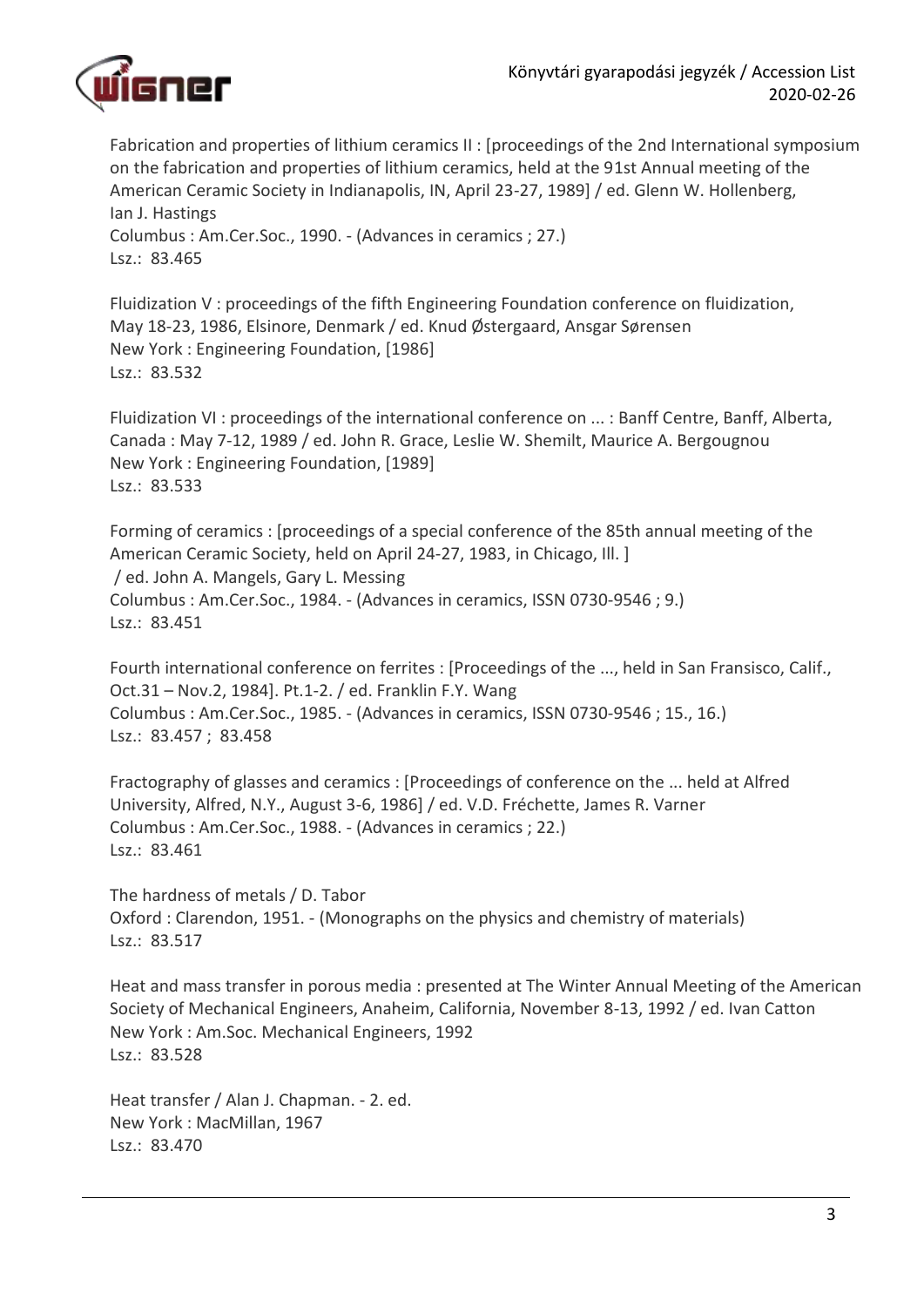

Hydrometallurgical reactor design and kinetics : proceedings of a symposium, ..., held at the Metallurgical Society Annual Meeting, New Orleans, Louisiana, March, 2 - 6, 1986 / ed. Renato G. Bautista, Rolf J. Wesely, Gary W. Warren Warrendale : Metallurgical Soc., [1986] Lsz.: 83.560

The inelastic behavior of engineering materials and structures / Alfred M. Freudenthal. - 3. print. New York [etc.] : Wiley, 1964 Lsz.: 83.476

International conference on high-voltage electron microscopy : Stockholm, April 14-16, 1971 / org. Material Centre of the Royal Institute of Technology, Swedish Institute for Metal Research [Stockholm] : [K.n.], [1971] Lsz.: 83.541

International conference on the science of hard materials 1991 : proceedings of the fourth ..., held in Funchal, Madeira, 11-15 November, 1991 / ed. C.A. Brookes, R. Warren Bristol [etc.] : IOP, [1994] Lsz.: 83.518

Introduction to polymer crystallization / ed. Allan Sharples London : Arnold, 1966 Lsz.: 83.494

An introduction to the theory of elasticity : for engineers and physicists / R.V. Southwell New York : Dover, [1949] Lsz.: 83.519

Lehrbuch der Physik / Ernst Grimsehl ; Hrsg. W. Hillers, H. Starke. - 3. ver., verb. Aufl. Leipzig : Teubner 1. Bd., Mechanik, Wärmelehre, Akustik und Optik Lsz.: 83.496

Lehrbuch der physikalischen Chemie / Karl Jellinek. - 1-2. Aufl. Stuttgart : Enke 4. Bd., Die Lehre von der Statik chemischer Reaktionen in verdünnten Mischungen (Schlußteil), die Lehre von den konzentrierten Mischungen, die Phasenlehre 5. Bd., Grenzflächenerscheinungen, chemische Kinetik, Elektrolyse, Aufbau der Materie, Photochemie Lsz.: 83.482 ; 83.483

Magnetic garnets / Gerhard Winkler Braunschweig [etc.] : Vieweg, 1981. - (Vieweg tracts in pure and applied physics ; 5.) Lsz.: 83.484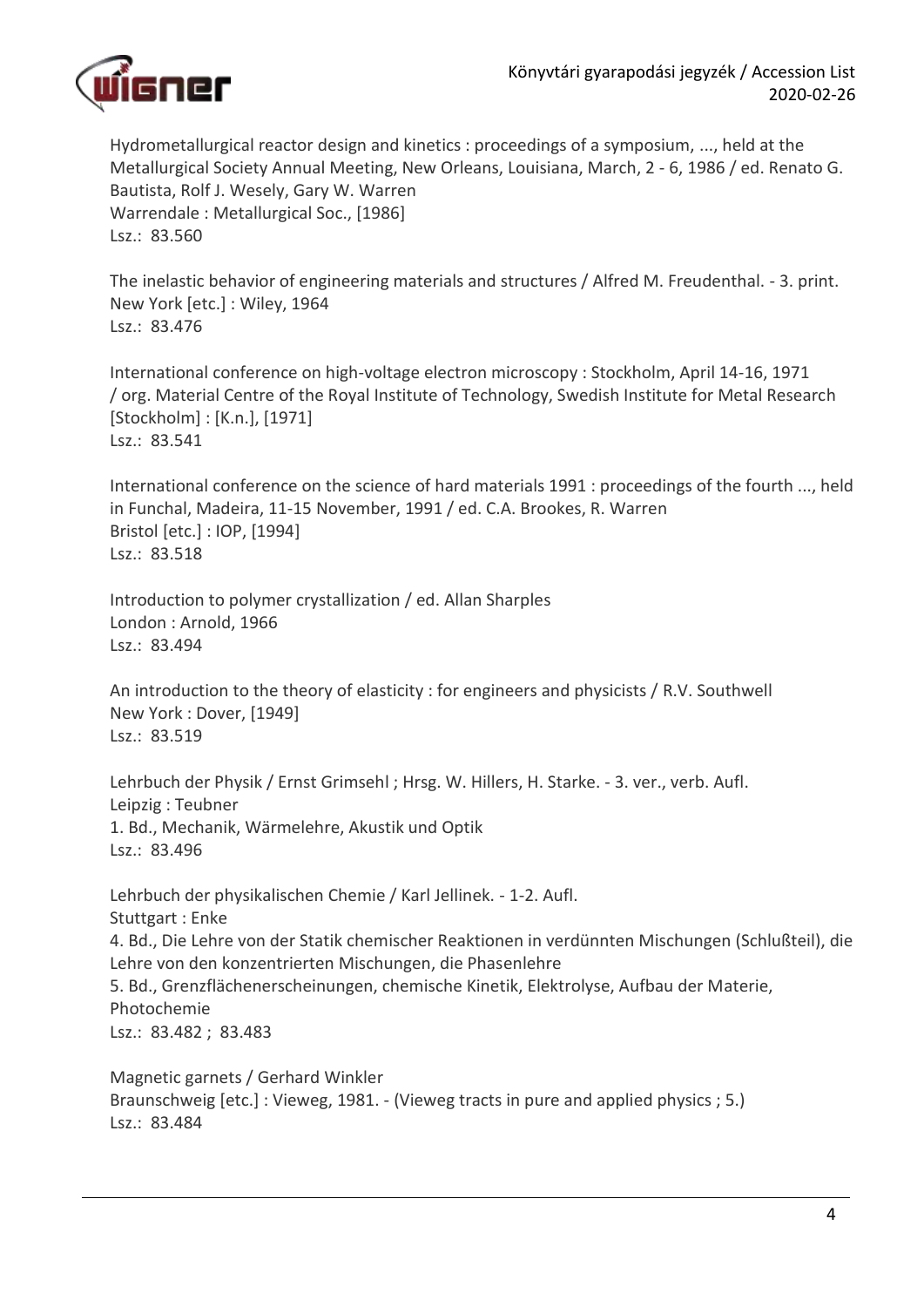

Materials processing in space : [proceedings of a special conference held at Cincinnati, Ohio, May 4-5, 1982, during the 84th Annual meeting of the American Ceramic Society] / ed. Bonnie J. Dunbar Columbus : Am.Cer.Soc., 1983. - (Advances in ceramics, ISSN 0730-9546 ; 5.) Lsz.: 83.447

Materiels science : selection of materials / S.W. Jones London : Butterworths, [1970] Lsz.: 83.524

Modern aspects of electrochemistry New York [etc.] : Plenum No. 2., / ed. J.O'M Bockris No. 16., / eds. B.E. Conway, Ralph E. White, J.O'M. Bockris Lsz.: 70.784 ; 83.480

Modern composite materials / ed. Lawrence J. Broutman, Richard H. Krock Reading : Addison-Wesley, [1967]. - (Addison-Wesley series in metallurgy and materials) Lsz.: 83.538

Modern developments in powder metallurgy : Proceedings of the 1984 international powder metallurgy conference : Toronto, Can., 17-22. Jun. 1984 / ed. Edward N. Aqua, Charles I. Whitman Princeton : MPIF, 1985 15. vol., Principles and processes 16. vol., Ferrous and nonferrous materials 17. vol., Special materials Lsz.: 83.521 ; 83.565 ; 83.566

New developments in monolithic refractories : [Proceedings of an international symposium on the ... held at the 86th Annual meeting of the Americal Ceramic Society, April 29- May 3, 1984, Pittsburgh, Pennsylvania] / ed. Robert E. Fisher Columbus : Am.Cer.Soc., [1985]. - (Advances in ceramics, ISSN 0730-9546 ; 13.) Lsz.: 83.455

Non-oxide technical and engineering ceramics : [proceedings of the international conference ..., held at the National Institute for Higher Education, Limerick, Ireland, 10-12 July 1985] / ed. Stuart Hampshire London [etc.] : Elsevier, 1986 Lsz.: 83.536

Nonstoichiometric compounds : [Proceedings of the fourth international advanced research workshop on ..., held at the University of Keele, England, September 1-5, 1986] / ed. C.R.A. Catlow, W.C. Mackrodt Columbus : Am.Cer.Soc., 1987. - (Advances in ceramics ; 23.) Lsz.: 83.462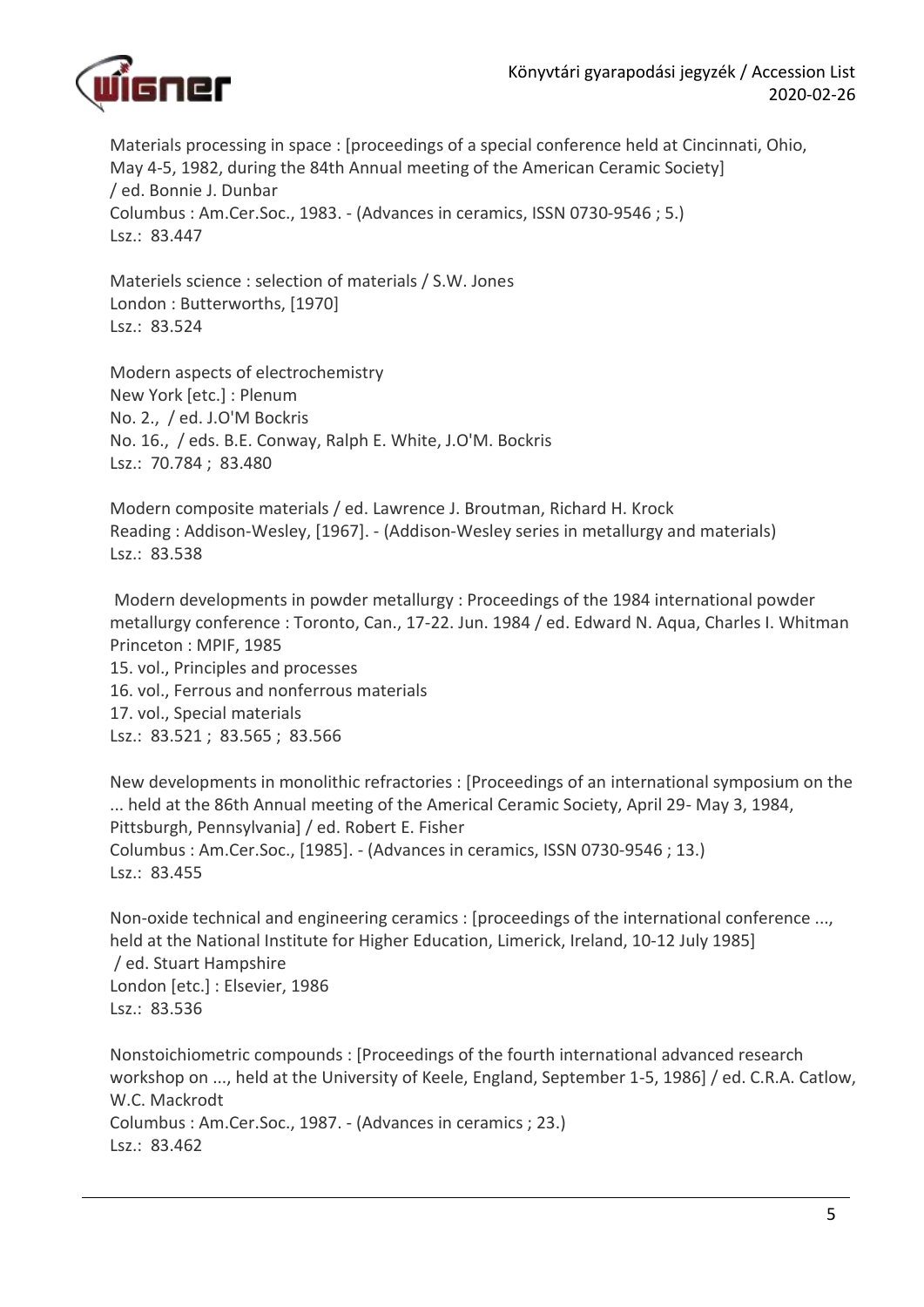

Nuclear waste management : [proceedings of the 2nd international symposium on ceramics in ..., held on April 24-27, 1983, in Chicago, Ill., during the 85th annual meeting of the American Ceramic Society ] / ed. George G. Wicks, Wayne A. Ross Columbus : Am.Cer.Soc., 1984. - (Advances in ceramics, ISSN 0730-9546 ; 8.) Lsz.: 83.450

Nucleation and crystallization in glasses : [proceedings of a symposium held ... Washington, D.C., May, 4-6, 1981, as a part of the 83rd annual meeting of the American Ceramic Society] / ed. J.H. Simmons, D.R. Uhlmann, G.H. Beall Columbus : Am.Cer.Soc., 1982. - (Advances in ceramics ; 4.) Lsz.: 83.446

Percolation structures and processes / ed. G. Deutscher, R. Zallen, Joan Adler Bristol : Hilger ; Jerusalem : Israel Physical Society, [1983]. - (Annals of the Israel Physical Society, ISSN 0309-8710 ; 5.) Lsz.: 83.472

Physikalisch-chemische Tabellen. 1-2.Bd., 1-3. . Ergänzungsband / Landolt, Börnstein Berlin : Springer Lsz.: 0.733 ; 83.50 ; 83.497 ; 83.498 ; 83.499

Plasma polymers and related materials : COST Action 527 : [contributions of ... the 3rd workshop COST 527, Antalya, October 7-9, 2004] / ed. Mehmet Mutlu [et al.] Ankara : Hacettepe Univ.Pr., 2005 Lsz.: 83.445

Polarography / I.M. Kolthoff, James J. Lingane. - 2. comp. revised and augm. ed. New York : Interscience, 1952 1. vol., Theoretical principles ; Instrumentation and technique Lsz.: 83.537

Proceedings of the 1st international conference on diffusion in solids and liquids / ed. Andreas Öchsner, José Grácio, Frédéric Barlat [Aveiro] : [Centre for Mechanical Technology and Automation], [2005] Lsz.: 83.522

Proceedings of the international symposium on metallurgy and materials of non-ferrous metals and alloys : Sept. 5-8, 1996, Northeastern University, Shenyang, China [H.n.] : [K.n.], [1996] Lsz.: 83.475

Proceedings of the XIVth international conference on coordination chemistry : Toronto, Canada, June 22-28, 1972 Toronto : [K.n.], [1972] Lsz.: 83.540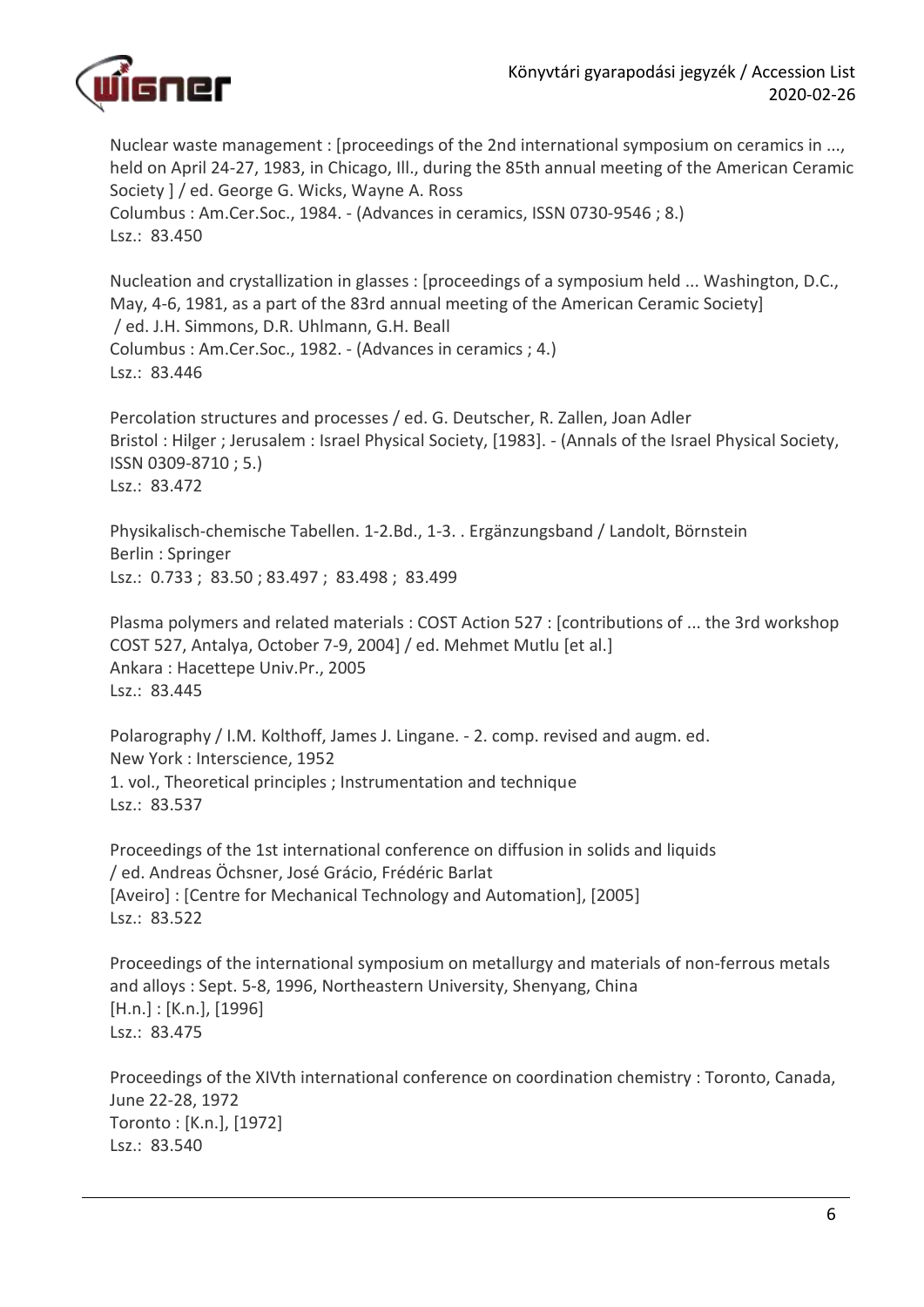

Processing and applications of high Tc superconductors : proceedings of the Northeast Meeting of the Metallurgical Society held at Rutgers, the State University of New Jersey, May 9-11, 1988 / ed. William E. Mayo Warrendale : Metallurgical Soc., [1988] Lsz.: 83.558

Processing for improved productivity : [proceedings of a special conference held during the 85th annual meeting of the American Ceramic Society in Chicago, Ill., on April 24-27, 1983] / ed. K. M. Nair Columbus : Am.Cer.Soc., 1984. - (Advances in ceramics, ISSN 0730-9546 ; 11.) Lsz.: 83.453

Quantitative chemical analysis / Cumming and Kay ; ed. Robert Alexander Chalmers. - 11. ed. Edinburgh [etc.] : Oliver and Boyd, [1956] Lsz.: 14.410

Random media / ed. George Papanicolaou New York [etc.] : Springer, 1987. - (The IMA volumes in mathematics and its applications ; 7.) Lsz.: 83.493

Risk and failure analysis for improved performance and reliability : proceedings of the 24th Sagamore Army materials research conference, held at Bolton Landing, N.Y., 21-26. Aug. 1977 / ed. John J. Burke, Volker Weiss

New York : Plenum, 1980. - (Sagamore Army Materials Research Conference proceedings) Lsz.: 83.471

Scanning electron microscopy : Applications to materials and device science / P.R. Thornton London : Chapman and Hall, [1968] Lsz.: 83.474

Science and technology of zirconia II : [proceedings of the 2nd international conference on the science and technology of zirconia, Stuttgart, June 21-23, 1983] / ed. Nils Claussen, Manfred Rühle, Arthur H. Heuer Columbus : Am.Cer.Soc., 1984. - (Advances in ceramics, ISSN 0730-9546 ; 12.) Lsz.: 83.454

Science and technology of zirconia III : [proceedings of the 3rd International conference on the ..., Tokyo, Japan, September 9-10, 1986] / ed. Shigeyuki Somiya, Noboru Yamamoto, Hiroaki Yanagida Columbus : Am.Cer.Soc., 1988. - (Advances in ceramics ; 24A., 24B.) Lsz.: 83.463 ; 83.464

Semiconductor fundamentals / Robert F. Pierret. - 2. corr. ed. Reading [etc.] : Addison-Wesley, 1989. - (Modular series on solid state devices ; 1.) Lsz.: 83.495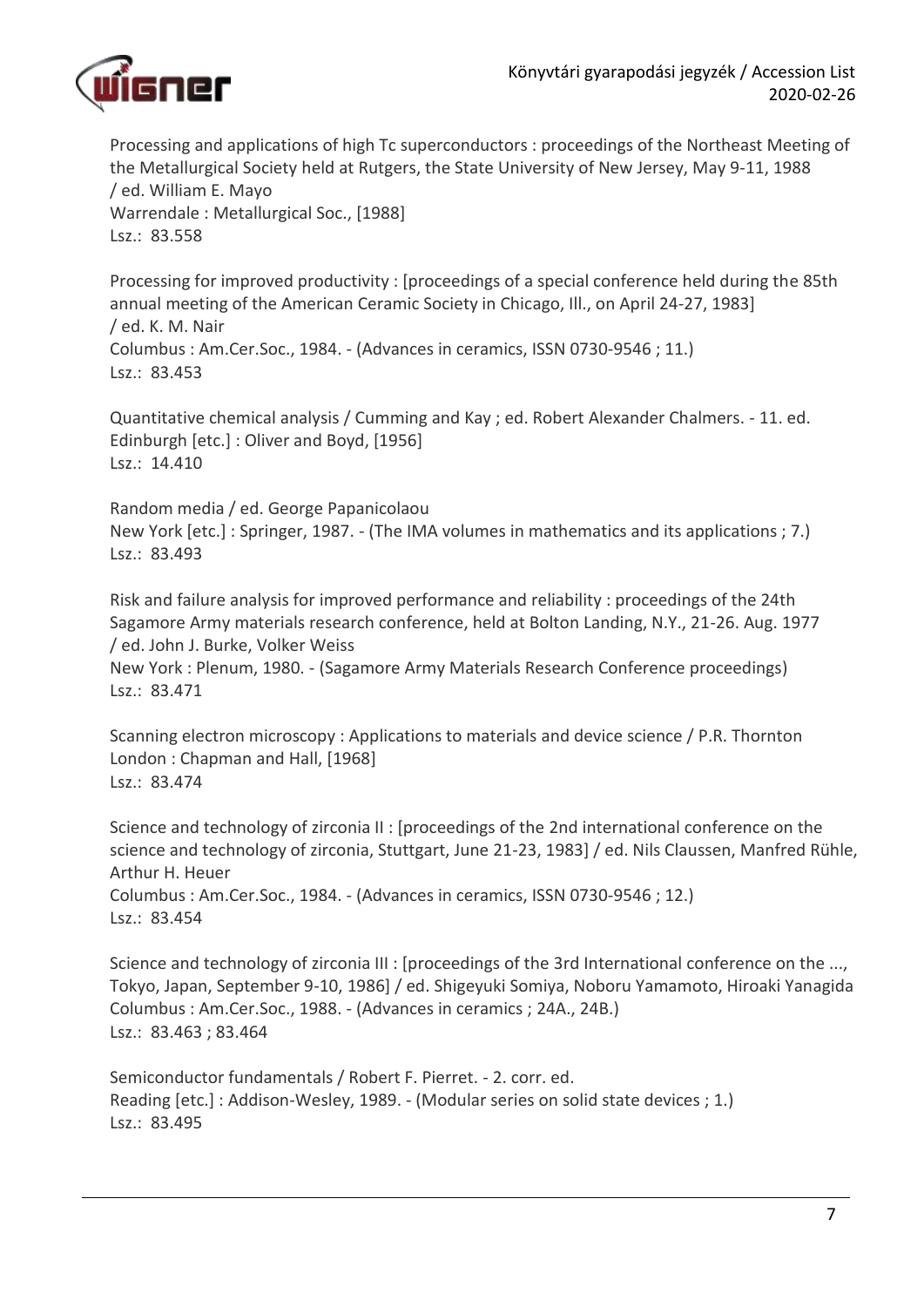

Solid state theory in metallurgy / Peter Wilkes Cambridge : Cambridge Univ.Pr., 1973 Lsz.: 83.478

Some thermodynamic structural and behavioral aspects of materials accentuating non-crystalline states / ed. Jaroslav Sesták, Miroslav Holecek, Jiri Málek Nymburk : Obecne Prospesná Spolecnost, 2009 Lsz.: 83.485

Speckle metrology / ed. Robert Erf New York : Acad.Pr., 1978. - (Quantum electronics : principles and applications) Lsz.: 83.527

Spectrochemical analysis : a treatise on the d-c arc analysis of geological and related materials / L.H. Ahrens, S.R. Taylor. - 2. ed. London : Pergamon ; Reading : Addison-Wesley, 1961 Lsz.: 83.486

Steels for reactor pressure circuits : Report of a symposium held in London on 30 Nov. - 2 Dec. 1960 / by The Iron and Steel Institute for the British Nuclear Energy Conference London : Iron and Steel Inst., 1961. - (Special report / The Iron and Steel Institute ; 69.) Lsz.: 83.525

Structural stability and morphogenesis : An outline of a general theory of models / René Thom London [etc.] : Benjamin, 1975. Lsz.: 51.105

Structure and properties of MgO and Al2O3 ceramics : [proceedings of an international symposium held at the Massachusetts Institute of Technology in Cambridge, Massachusetts on June 13 - 16, 1983] / W. D. Kingery Columbus : Am.Cer.Soc., 1984. - (Advances in ceramics, ISSN 0730-9546 ; 10.) Lsz.: 83.452

The sulfur electrode : fused salts and solid electrolytes / ed. Ragnar P. Tischer New York [etc.] : Acad.Pr., 1983. Lsz.: 83.479

Techniques of non-destructive testing / ed. C.A. Hogarth, J. Blitz London : Butterworth, 1960. Lsz.: 83.473

Ternary phase diagrams in materials science / D.R.F. West, N. Saunders London : Maney Publ., 2002. Lsz.: 83.535